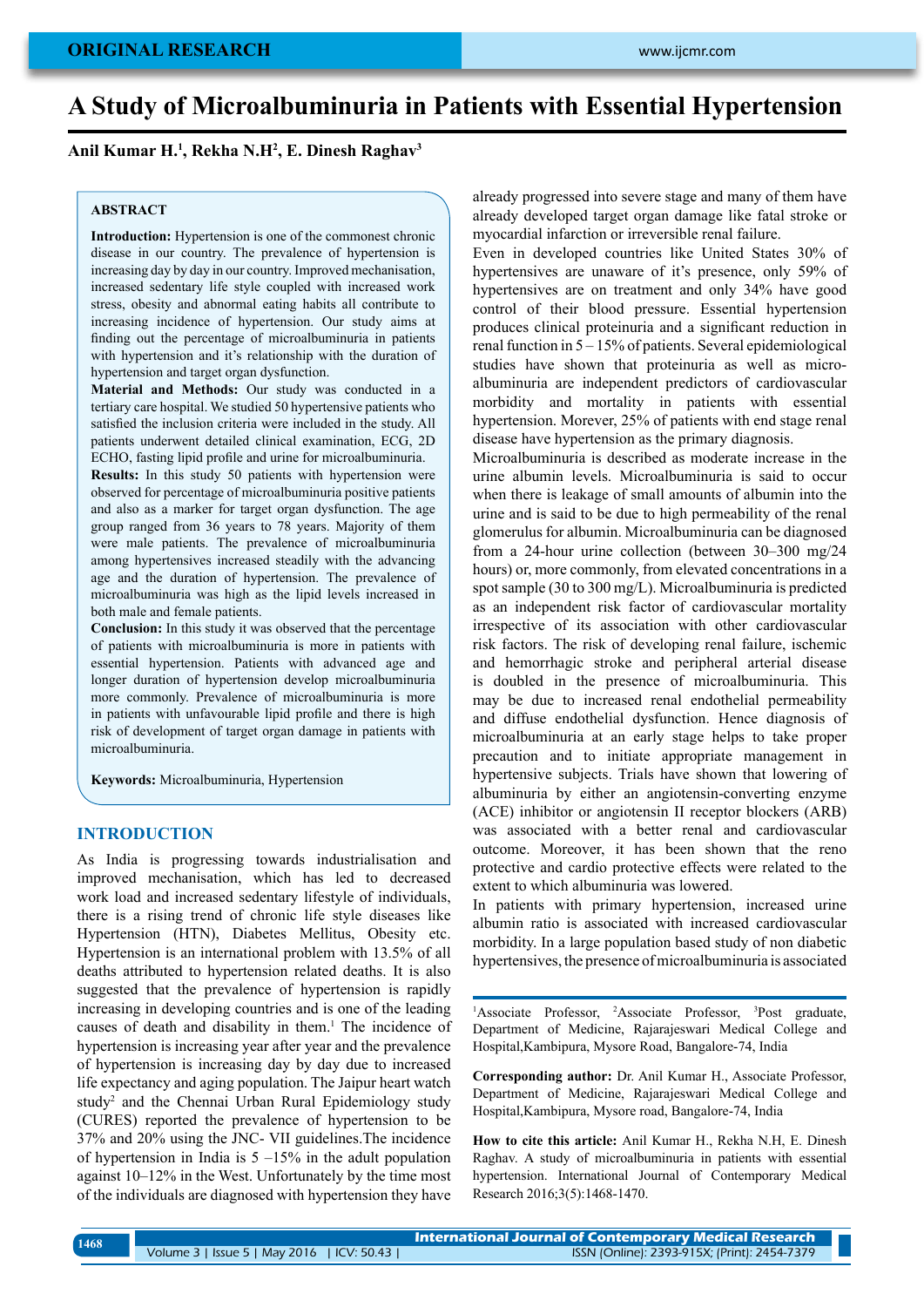with significantly higher prevalence of LVH, CAD, MI, Hyperlipidemia and peripheral vascular disease.<sup>3</sup> In a study conducted by Dick de zeeuw et al in  $2006<sup>4</sup>$ , the prevalence of microalbuminuria in patients with hypertension was 8 to 23% in different cohorts. In a study conducted by S Jalal et al; it was found that microalbuminuria has a positive correlation with the severity of hypertension and thus may be an early marker for end-organ damage susceptibility.**<sup>5</sup>** In a study conducted by Rodilla, Enrique et al;<sup>6</sup> an association between serum uric acid, metabolic syndrome and microalbuminuria in previously untreated essential hypertensive patients was found. General population studies such as Prevention of Renal and Vascular End Stage Disease (PREVEND) showed an 8 to 11.5% prevalence of microalbuminuria in individuals with hypertension.

Aims and objectives of the research were to find out the percentage of patients with microalbuminuria in patients with essential hypertension and to assess the relationship of microalbuminuria with Target organ dysfunction in patients with essential hypertension like LVH, Stroke and Retinopathy.

### **Material and methods**

Adults aged more than 18 years attending Medical OPD, and patients admitted to the medical wards diagnosed to have essential hypertension in Raja Rajeswari Medical College and Hospital. The study was conducted over a period of 1year and 50 patients meeting the inclusion criteria were taken. Ethical clearance was obtained from the ethical committee and informed consent was taken for all the patients included in the study.

#### **Exclusion criteria**

- 1. Proven cases of secondary hypertension
- 2. Diabetes mellitus
- 3. UTI
- 4. Pregnant women
- 5. Established cases of kidney diseases
- 6. Macroproteinuria
- 7. Strenous exercise
- 8. CCF
- 9. Acute febrile illness
- 10. History of NSAID intake

The BP of each patient was measured according to JNC VII guidelines with a standardized calibrated measuring column type sphygmomanometer. BP above 140/90mm of Hg was regarded as Hypertension (JNC VII).

Each patient underwent detailed history taking and physical examination was performed on each patient. It was specifically emphasized on the assessment of the neurological status, cardiovascular status and fundoscopy. All patients underwent special investigations like fasting Lipid profile, ECG for LVH, Chest radiography and Microalbuminuria. Microalbuminuria was assessed by Latex turbidimetry. 5ml of random/first morning urine sample was used. In women examinations were done during non-menstrual phase of their cycles.

# **Statistical analysis**

Descriptive and inferential statistical analysis has been

carried out in the present study. Student t test (two tailed, independent) has been used to find the significance of study parameters on continuous scale between two groups (Inter group analysis) on metric parameters. Chi-square/ Fisher Exact test has been used to find the significance of study parameters on categorical scale between two or more groups.

# **Results**

In this study 50 patients with hypertension were observed for percentage of microalbuminuria positive patients and also as a marker for target organ dysfunction. There were 29(58%) male and 21 (42%) female patients (Table-1). The age group ranged from 36 years to 78 years. Maximum number of patients were in the age group 51-60yrs both in male and female patient groups (Table-1). Among the patients with hypertension as seen on 2D ECHO, LVH was noted in 21(42%) patients and microalbuminuria was noted in 12 (57.14%) of these patients which was statistically significant (Table-2). The prevalence of microalbuminuria among hypertensives increased steadily with the advancing age and the duration of hypertension. The prevalence of microalbuminuria was high as the lipid levels increased in both male and female patients (Table-3). Hypertensive retinopathy was noted in 15(30%) cases among which microalbuminuria was noted in 10 (66.7%) patients which was also statistically significant (Table-4).

### **Discussion**

In our study, there were 50 patients. The age group of study population ranged from 36 years to 78 years. Among 50 patients 29(58%) were male and 21(42%) were female patients.

A study conducted by Sharan badiger et al. in 2012<sup>7</sup> showed the prevalence of microalbuminuria to be 63%. A study by Bohm et al. in 2007,<sup>8</sup> prevalence of microalbuminuria was found to be 58.4%, in which male were affected more than female patients. A study by Hitha et al. in the year 2008,<sup>9</sup> in South India showed prevalence of microalbuminuria to be 26.6%. In our study the percentage of patients with microalbuminuria was found to be 32% in line with the other studies.

Prevalence of microalbuminuria in patients with unfavourable

| Age in years                                  | Gender      | <b>Total</b> |             |  |
|-----------------------------------------------|-------------|--------------|-------------|--|
|                                               | Female      | Male         |             |  |
| $31 - 40$                                     | 4(19%)      | $4(13.8\%)$  | 8(16%)      |  |
| $41 - 50$                                     | $7(33.3\%)$ | 6(20.7%)     | 13(26%)     |  |
| 51-60                                         | $8(38.1\%)$ | $13(44.8\%)$ | 21(42%)     |  |
| 61-70                                         | $2(9.5\%)$  | $5(17.2\%)$  | 7(14%)      |  |
| >70                                           | $0(0\%)$    | $1(3.4\%)$   | $1(2\%)$    |  |
| Total                                         | $21(100\%)$ | 29(100%)     | $50(100\%)$ |  |
| Table-1: Age distribution of patients studied |             |              |             |  |

| Echo                          | Gender      | Total        |             |  |
|-------------------------------|-------------|--------------|-------------|--|
|                               | Female      | Male         |             |  |
| Negative                      | 17(81%)     | $12(41.4\%)$ | 29(58%)     |  |
| Positive                      | 4(19%)      | $17(58.6\%)$ | 21(42%)     |  |
| Total                         | $21(100\%)$ | 29(100%)     | $50(100\%)$ |  |
| <b>Table-2:</b> Echo findings |             |              |             |  |